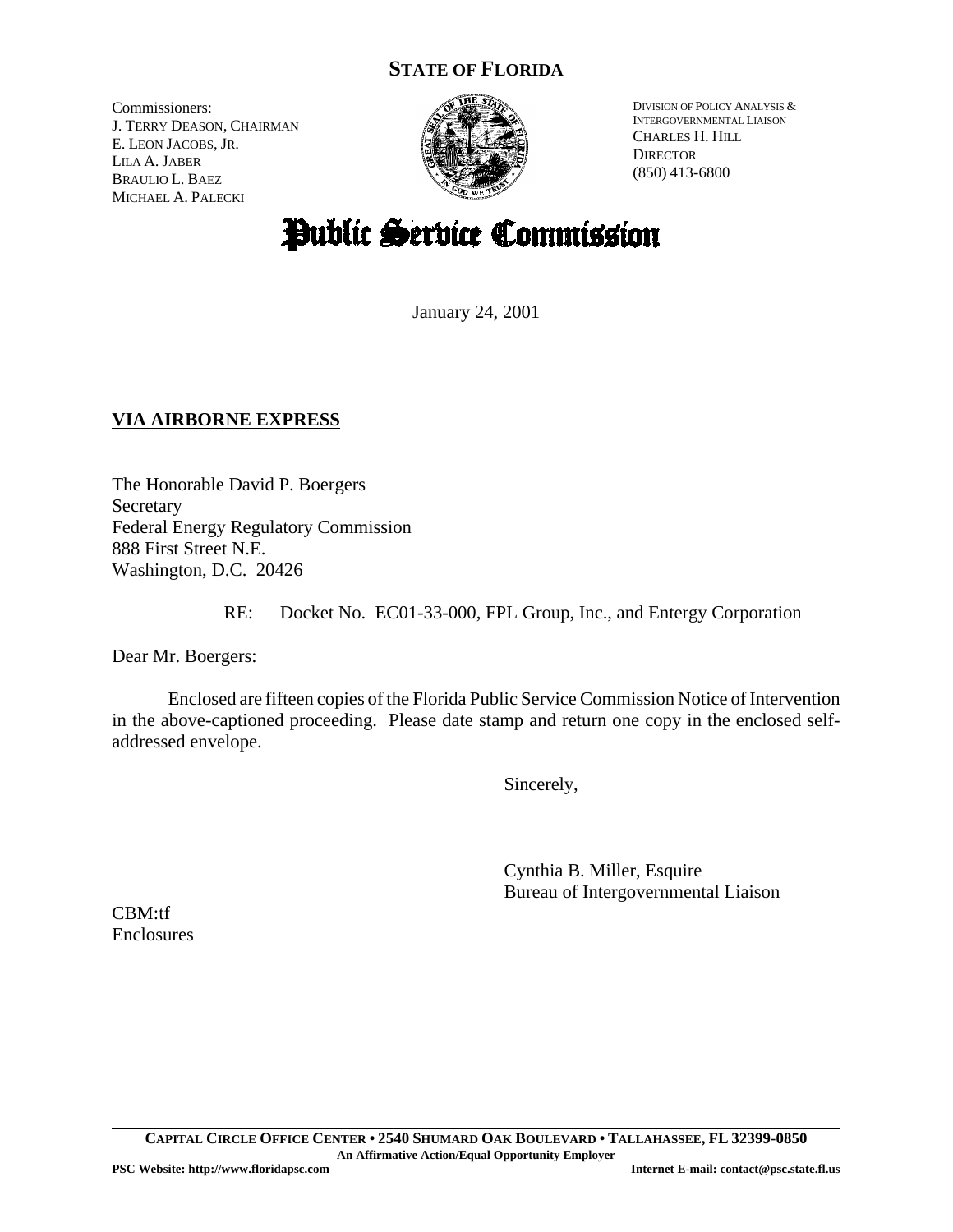## **UNITED STATES OF AMERICA FEDERAL ENERGY REGULATORY COMMISSION**

) )

)

FPL Group, Inc. (2008)

 $\hspace{1.5cm}$  ) and the contract of  $\hspace{1.5cm}$ 

Entergy Corporation (and Corporation and Corporation (b) and Docket No. EC01-33-000

### **Florida Public Service Commission Notice of Intervention**

Pursuant to Rule 214(a)(2) of the Federal Energy Regulatory Commission (FERC) Rules of

Practice and Procedure, the Florida Public Service Commission (FPSC) hereby files its Notice of Intervention.

#### **COMMUNICATIONS**

Pursuant to Rule 203(b)(3) of the Federal Energy Regulatory Commission (FERC) Rules of

Practice and Procedure, the following persons are designated for receipt of communications and service on this proceeding:

> Cynthia B. Miller, Esquire Chief, Bureau of Intergovernmental Liaison Division of Policy Analysis and Intergovernmental Liaison 2540 Shumard Oak Boulevard Tallahassee, Florida 32399-0850 Telephone: 850/413-6082

> > Robert V. Elias, Esquire Chief, Bureau of Electric and Gas Division of Legal Services 2540 Shumard Oak Boulevard Tallahassee, Florida 32399-0850 Telephone: 850/413-6189

#### **INTERVENTION**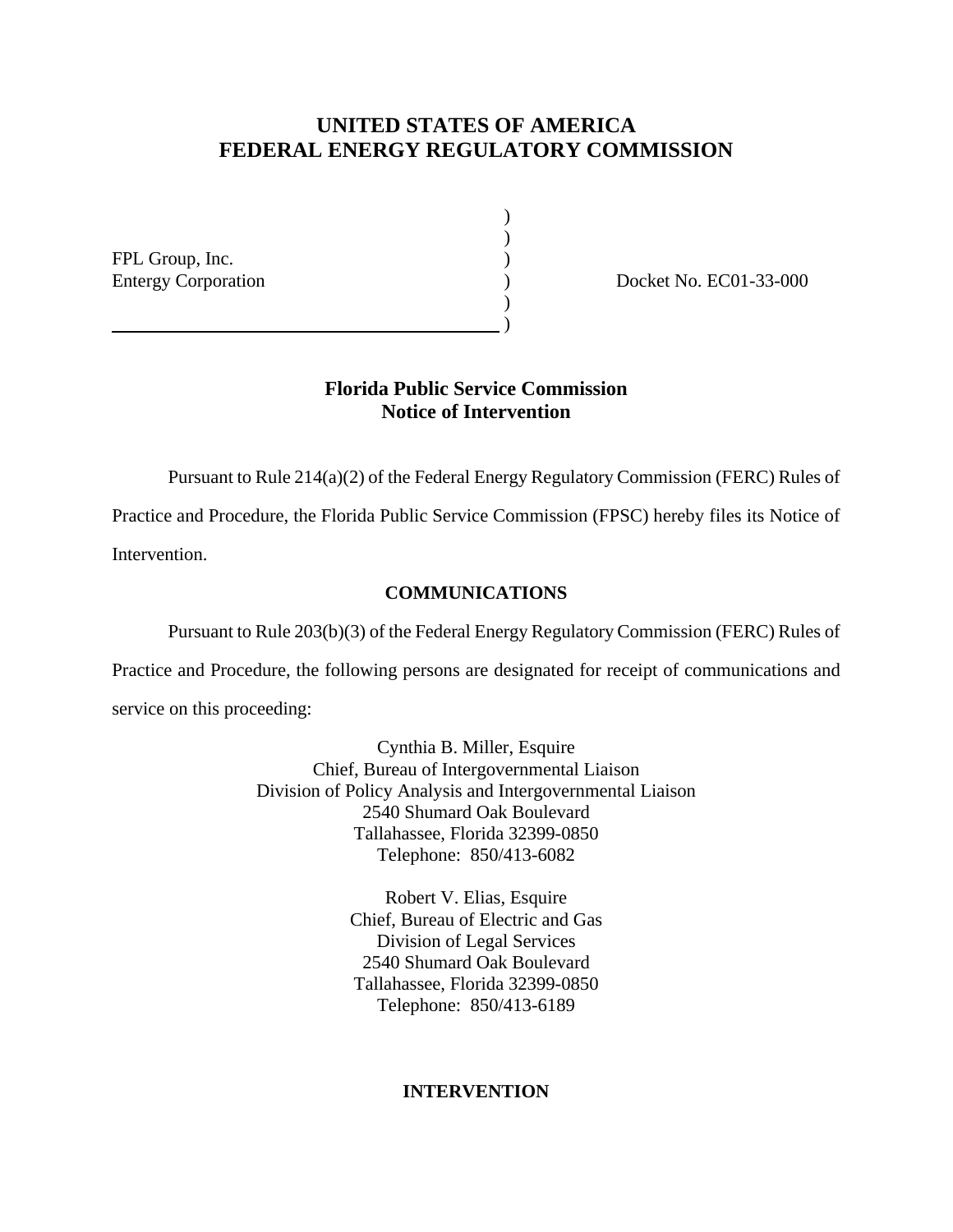The above filing relates to the merger of a utility subject to FPSC jurisdiction, Florida Power & Light, with Entergy Corporation. The FPSC notes that we are not seeking a hearing in the FERC docket. The FPSC, pursuant to Chapters 350 and 366, Florida Statutes, is given the authority to regulate electric utilities within the State of Florida and to exercise the police power of the state for the protection of the public welfare. Section 366.015, Florida Statutes, encourages participation by the FPSC in Federal agencies' proceedings that affect those utilities over which the FPSC has primary regulatory jurisdiction.

WHEREFORE, the FPSC has timely filed this notice of intervention.

Respectfully submitted,

Cynthia B. Miller, Esquire Bureau of Intergovernmental Liaison

DATED: January 24, 2001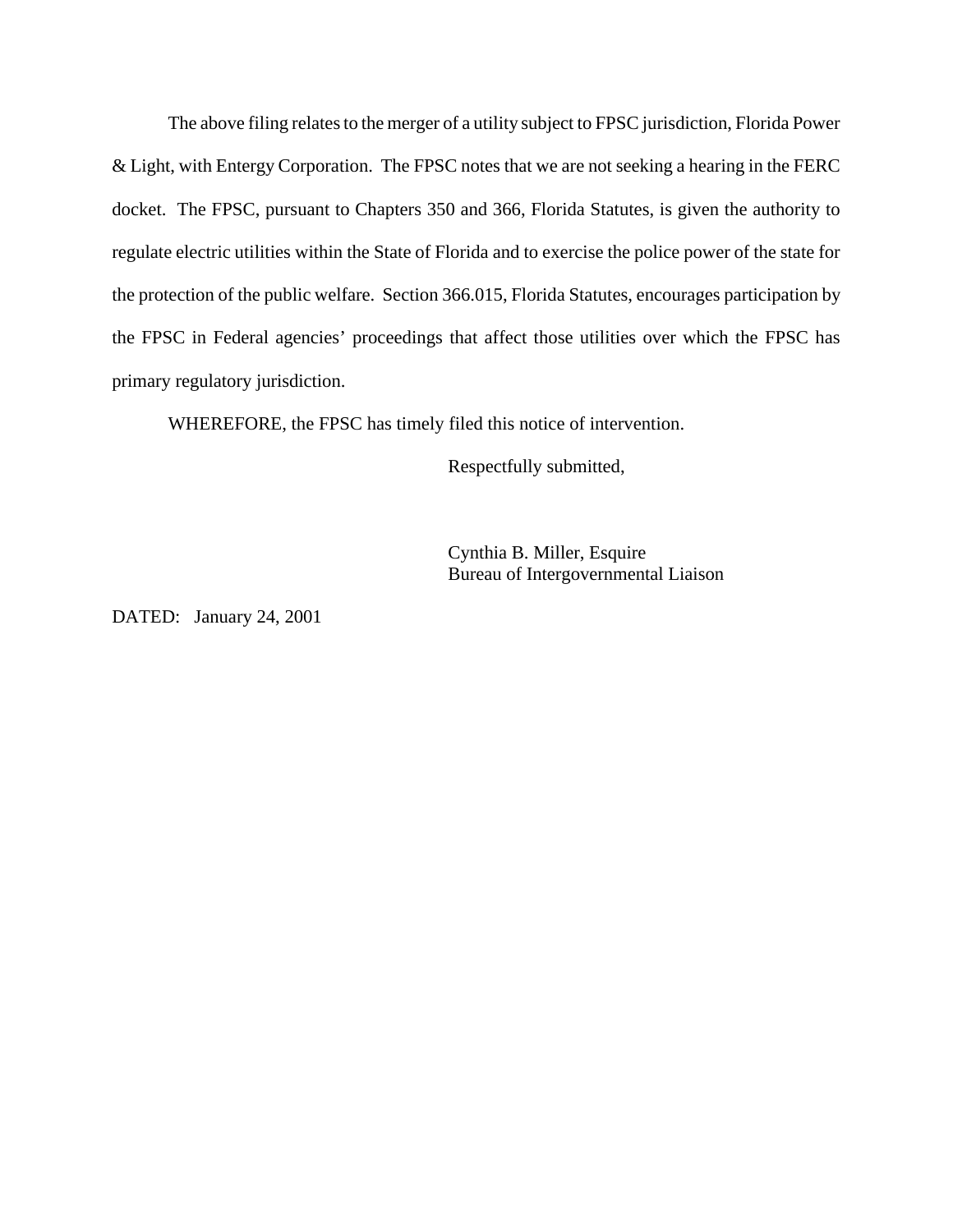# **UNITED STATES OF AMERICA FEDERAL ENERGY REGULATORY COMMISSION**

FPL Group, Inc. )

 $\hspace{1.5cm}$  ) and the contract of  $\hspace{1.5cm}$ 

Entergy Corporation (and a set of the Docket No. EC01-33-000)

#### **CERTIFICATE OF SERVICE**

I HEREBY CERTIFY that the foregoing Notice of Intervention of the Florida Public Service

) )

 $\lambda$ 

Commission will be sent today by U.S. Mail to all parties on the attached service list.

 $\overline{a}$ 

Cynthia B. Miller, Esquire Bureau of Intergovernmental Liaison

FLORIDA PUBLIC SERVICE COMMISSION 2540 Shumard Oak Boulevard Tallahassee, Florida 32399-0850

DATED: January 24, 2001